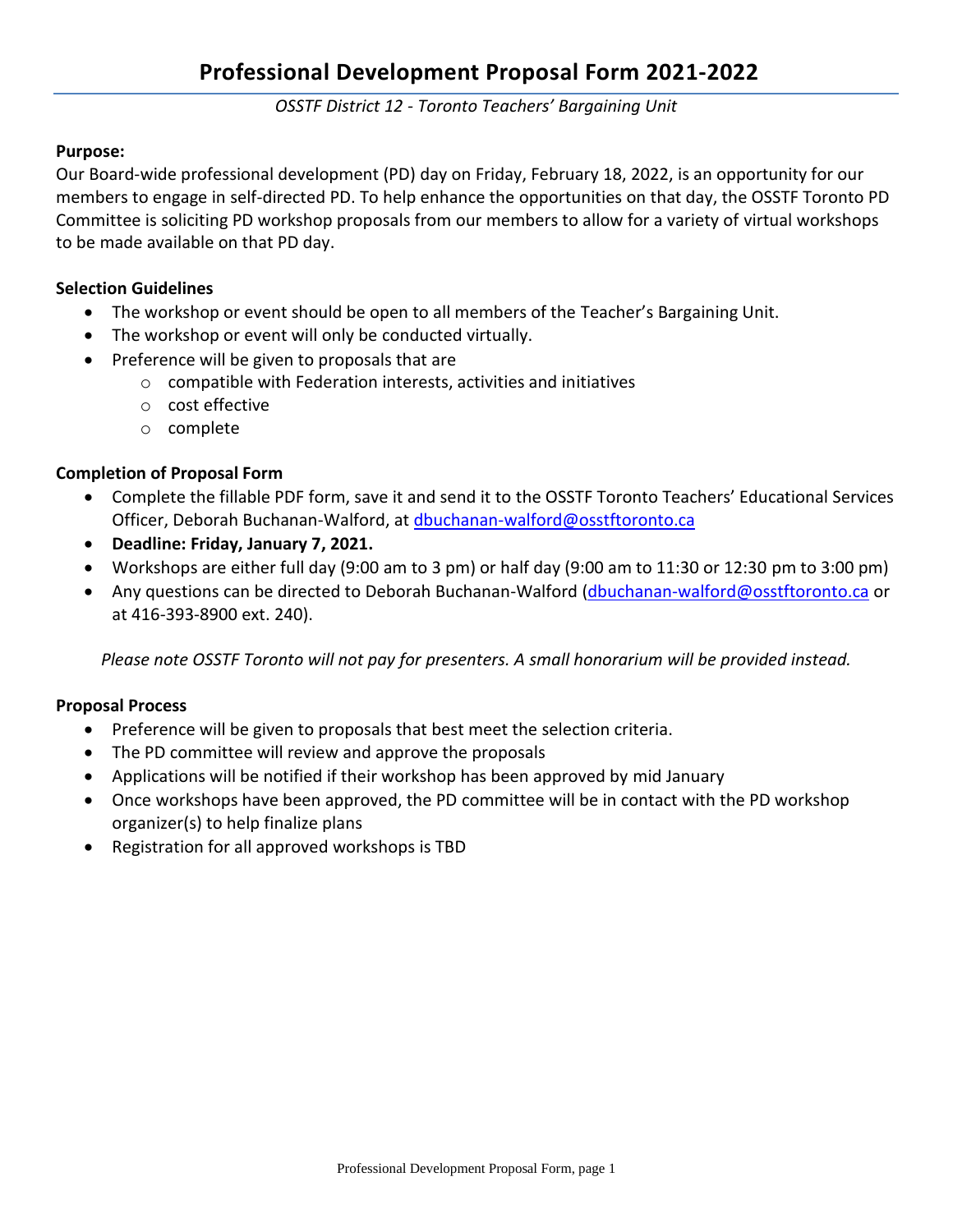*OSSTF District 12 - Toronto Teachers' Bargaining Unit*

Please read the Selection Guidelines listed on the first page of this document. The completed Proposal Form is to be sent via email to Deborah Buchanan-Walford at [\(dbuchanan-walford@osstftoronto.ca.](mailto:dbuchanan-walford@osstftoronto.ca) **Submissions Deadline: Friday, January 7, 2022.**

| 1. Title of<br>presentation<br>or workshop:                                                                                                   |                                           |                           |                      |  |  |  |  |
|-----------------------------------------------------------------------------------------------------------------------------------------------|-------------------------------------------|---------------------------|----------------------|--|--|--|--|
| 2. Proposing Member(s) and contact information: Must be a member or members of OSSTF Toronto,<br>with a full or part-time permanent contract. |                                           |                           |                      |  |  |  |  |
| <b>Full Name</b>                                                                                                                              | School / Worksite<br>(not Virtual School) | Phone No.                 | <b>Email Address</b> |  |  |  |  |
|                                                                                                                                               |                                           |                           |                      |  |  |  |  |
|                                                                                                                                               |                                           |                           |                      |  |  |  |  |
|                                                                                                                                               |                                           |                           |                      |  |  |  |  |
|                                                                                                                                               |                                           |                           |                      |  |  |  |  |
| 3. Date(s) of workshop or presentation:                                                                                                       |                                           | Friday, February 18, 2022 |                      |  |  |  |  |
| 4. Will this be a full day or half-day workshop?                                                                                              |                                           | Full Day Half-Day         |                      |  |  |  |  |
| Maulisham Bassulistlan (os hairi lt riisrild ha musa<br>والمستحققه والمربرة والمرار ومسواله المسموا                                           |                                           |                           |                      |  |  |  |  |

**5. Workshop Description (as how it would be presented to members through our website or emails):**